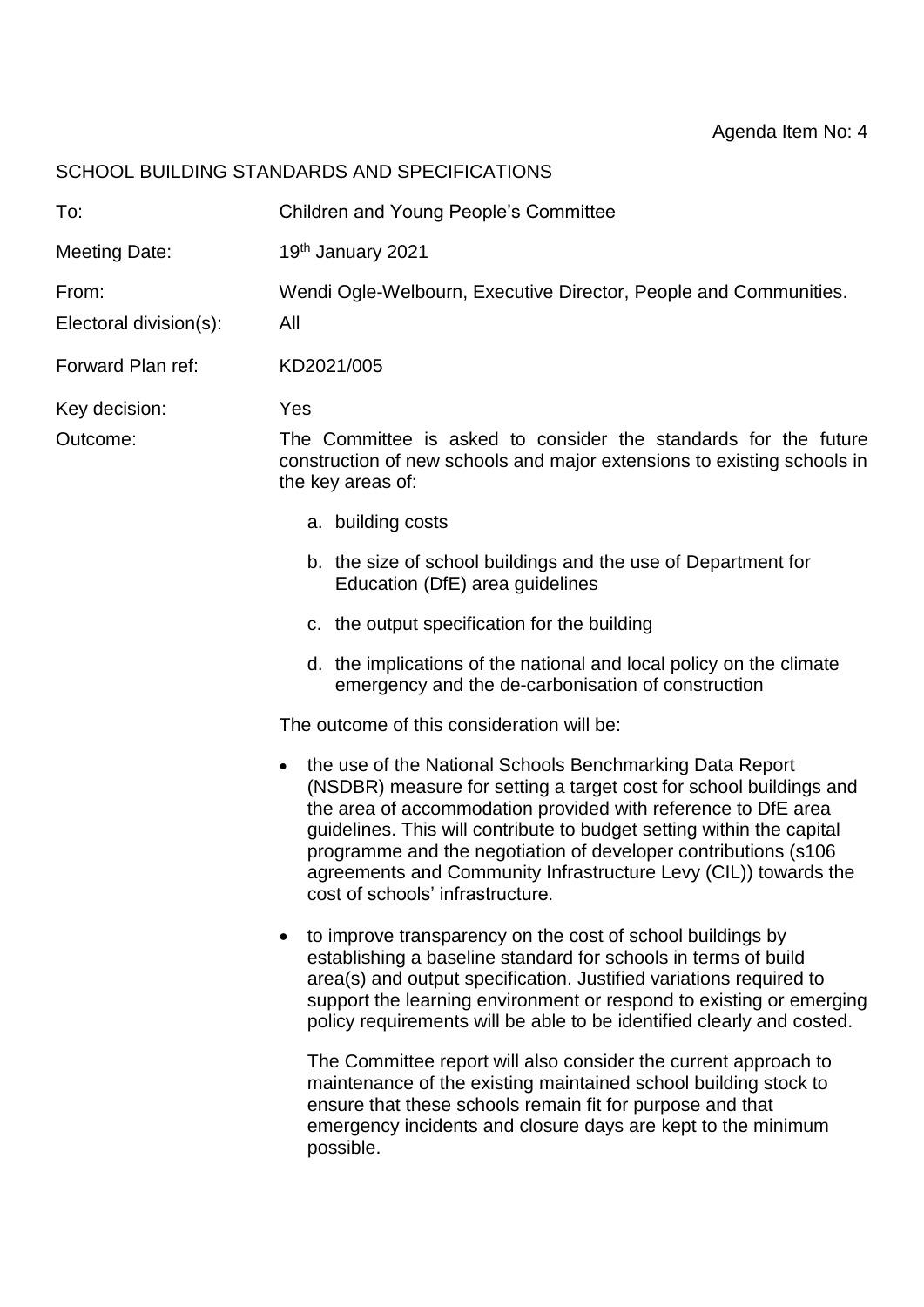Recommendations: The Committee is recommended to:

- a. Approve the proposal that the Council adopt the updated average of the range published in the National Schools Benchmarking Data Report (NSDBR) comparison measures as the target cost per square metre for the construction of school buildings, for both new builds and extensions.
- b. Reaffirm the decision taken in the Autumn of 2019 to use DfE BB103 area guidelines, but allow the use of the flexibility it provides to ensure that the building solution best reflects the educational requirements of the school on a project by project basis
- c. Adopt the DfE building output specification subject to agreement of the variations set out in section 2.4 of the report.
- d. Agree that the costs of meeting policy and regulatory requirements on climate change, the environment and planning that fall outside the standards adopted in a) to c) above are identified separately with additional capital investment subject to the satisfactory conclusion of a supporting business case. That for existing school buildings, central Government grants continue to be sought to fund the replacement of gas and oil heating systems with more sustainable solutions.
- e. That current work continues on establishing a needs-based budget for school maintenance and condition works for consideration in the 2021/22 annual review of the capital programme
- f. That any change on the current policy in terms of the provision of fire suppression measures in new and extended schools (sprinklers) await the conclusion of the current DfE review of fire management policy for schools

Officer contact:

| Name:  | lan Trafford                              |
|--------|-------------------------------------------|
| Post:  | <b>Education Capital Strategy Manager</b> |
| Email: | ian.trafford@cambridgeshire.gov.uk        |
| Tel:   | 01223 699803                              |

Member contacts:

| Names: | <b>Councillor Simon Bywater</b>     |
|--------|-------------------------------------|
| Post:  | Chair                               |
| Email: | Simon.Bywater@cambridgeshire.gov.uk |
| Tel:   | 01223 706398                        |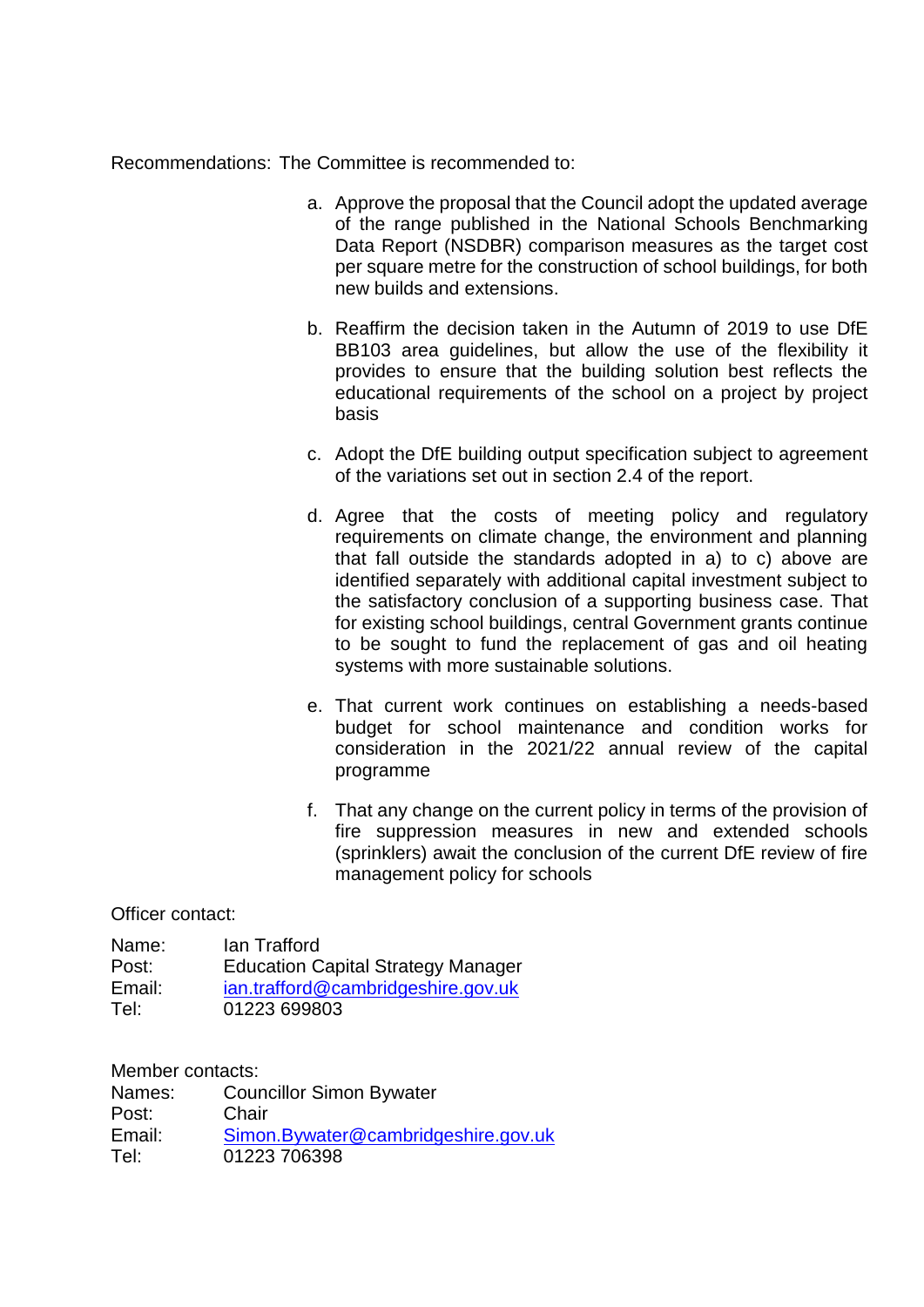## **1.** Background

- 1.1 The Council has an education capital programme for the period 2021 to 2026 with a current value of £460m (excluding temporary accommodation, condition and suitability work). The programme is reviewed annually, with many of the larger schemes being dependent on the pace of new housing development.
- 1.2 There will continue to be a sizeable education capital programme requiring significant levels of investment. There is a continuing need, therefore, to keep under review the adopted building standards for schools as these feed directly into their capital cost. Across a programme valued at £460m small percentage changes in cost either way represent significant sums of money.
- 1.3 As part of the consideration of the five-year capital programme in the Autumn of 2019, a decision was taken to adopt DfE Building Bulletin (BB) 103 space standards for schemes funded by the Council. The decision made was in the context of a need to reduce the Council's overall level of borrowing. The decision has the potential to reduce the area of new build 2 form of entry (FE) primary school by up to 15% at the BB103 minimum area.
- 1.4 The decision taken was in response to a financial need. There was insufficient time to consider the wider implications of this decision for teaching and learning and other Council policies such as those on the climate emergency. It has also resulted in a two-tier approach to the building of schools in Cambridgeshire. In major development areas, new schools are funded largely through developer contributions (section 106 funding). These large housing schemes are planned over many years, which means that some funding was negotiated and agreed ahead of the change to the DfE standards contained in BB103 and the decision taken by the Council in 2019. These schemes often reflected earlier guidance in DfE BB99 (primary schools) and BB98 (secondary schools). These guidelines were more generous on area/space and some elements of the building specification than those in the DfE BB103 that replaced them. The difference does have a cost implication.
- 1.5. It is against this background that a wider review of school building standards has taken place.
- 1.6 In addition, there have been a higher number of emergency incidents in schools this year. While some of these might be attributable to more extreme weather events and climate change, it has prompted a consideration of how the Council ensures that schools are fit for purpose and that the risk of closures and loss of school days are minimised.

#### **2.** Main Issues

#### 2.1 History of School Building Guidance

2.1.1 Building Bulletin 98 (BB98) and Building Bulletin 99 (BB99) were the Briefing Framework for Secondary and Primary School Projects respectively from 2004 to 2014.

BB98 and BB99 built on the advice of many local authorities at the time, generally acknowledging that teaching methodology had had changed with a move to greater inclusivity for pupils with Special Educational Needs (SEND). The classrooms were, therefore, designed to adapt to a multi-mode delivery of learning and to be fully accessible to all pupils to reflect the move towards greater inclusion, i.e. they enabled a pupil using a wheelchair to access all areas of the room and all activities easily, without any disruption to classroom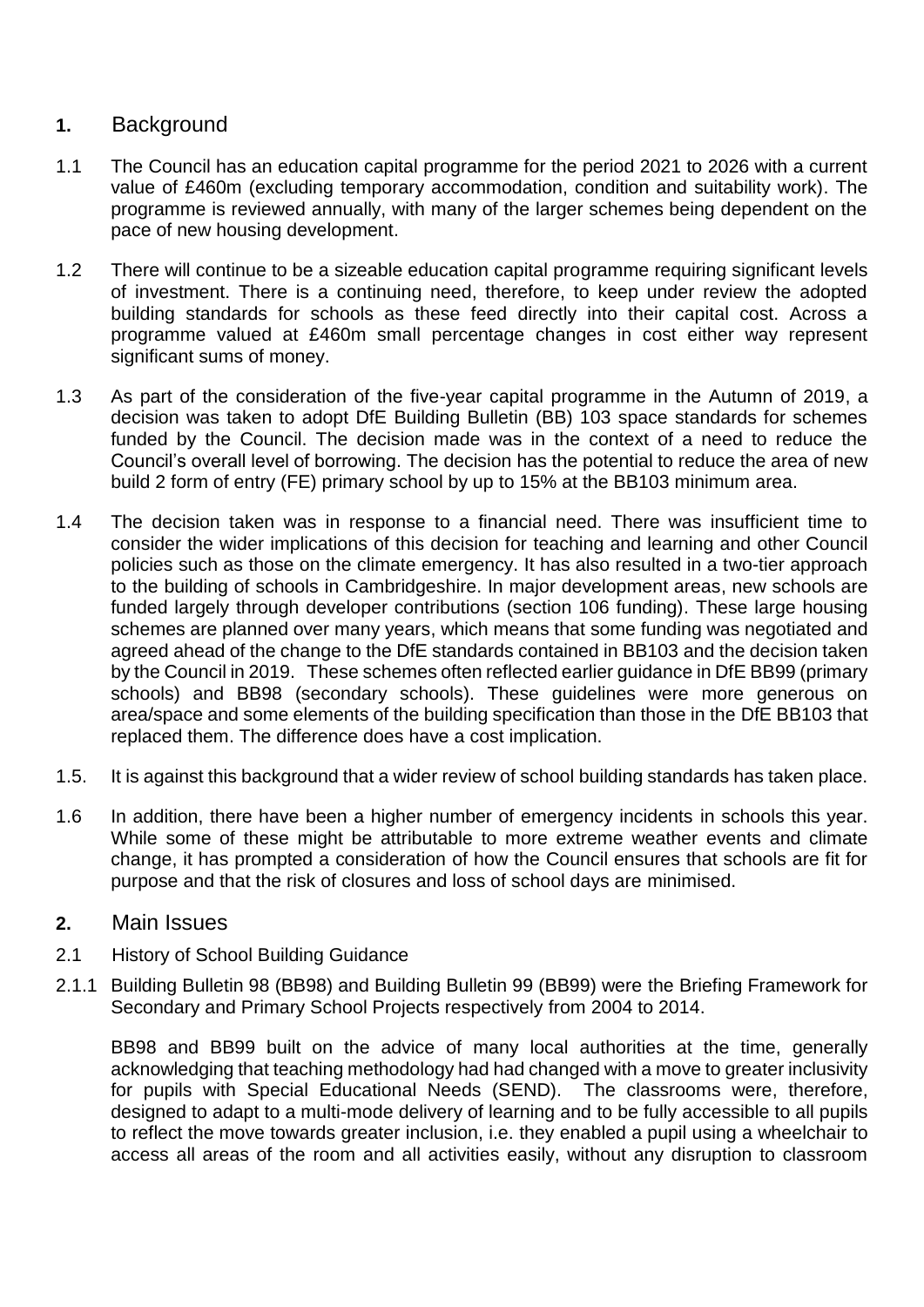layouts. They also allowed for additional adult support for students, including those with SEND, within the classroom environment.

- 2.1.2 BB103 area guidelines were introduced as a replacement document for both BB98 and BB99 in 2014. These reduced the overall area of school buildings and through accompanying changes to the output specification for the buildings sought to reduce the building cost measured using the cost per square metre rate. This replacement was, in part, a reflection of some concerns about the overly generous areas and ambitions of the buildings more recently constructed during the Building Schools for the Future (BSF) programme. BSF was the name given to the government's investment programme in secondary school buildings in England in the mid-2000s. The programme was ambitious in terms of design aspiration, funding, timescales and objectives but questions were raised about the cost effectiveness of the scheme and an undue focus on large-scale new build. BSF was terminated before the full programme of identified works was concluded.
- 2.1.3 BB103 seeks to standardise school design and reduce the area of many school spaces, including classrooms. For example, in BB98 (secondary) the standard classroom area was 56-60sqm whilst in BB99 (primary) it was 66sqm for Reception and 60sqm for Key Stage (KS) 1 and 2. In their successor, BB103, the standard classroom size is 55sqm for secondary and 62sqm for Reception/KS1 and 55sqm for KS2.
- 2.1.4 Due to overall development planning timescales, and the fluctuating rates of build out of our new communities within Cambridgeshire, certain projects completed after the publication of BB103 (and others that still appear in our current capital programme) were negotiated prior to the introduction of BB103, and to the higher cost/per sqm that BB98 and BB99 allowed. These schools also accord with the design aspirations of both district and county planning authorities and urban design officers (especially where a Development Design Code exists). Some individual developers of major new settlements also require enhanced design of school buildings seeking 'Landmark' status using high profile architects for schools that are potentially 'award winning.' Developers requiring such an approach have been prepared to support the additional area (above BB103) and design costs in the negotiation of the s106 agreements that provide the capital funding for the schools' infrastructure required.
- 2.1.5 As a result of the dichotomy that ensued, Cambridgeshire developed its own set of employer's requirements which included area schedules that stayed broadly within the guidelines set by BB98 and BB99 but were updated to reflect BB103\*. This required the use of the flexibility that exists within BB103 to provide above the minimum areas set out in the Schedule of Accommodation Tool (SoA - see 2.3.2).

\* It is worth noting that if the Council were to use the upper end of the area range for mainstream schools in BB103 then it is comparable with BB99.

2.1.6 In the Autumn of 2019, BB103 minimum areas were adopted when the Children and Young People (CYP) Committee considered reductions in the capital programme and overall levels of Council borrowing. The BB103 guidelines were to apply to schools built using the Council's allocation of basic need funding or prudential borrowing and not those funded through section 106 agreements already concluded or in the process of negotiation. This included reducing the quality standards of schools to DfE output specification for materials and building fabric, as well as using minimum area recommendations – overall a reduction of 15% in area and a reduction of costs.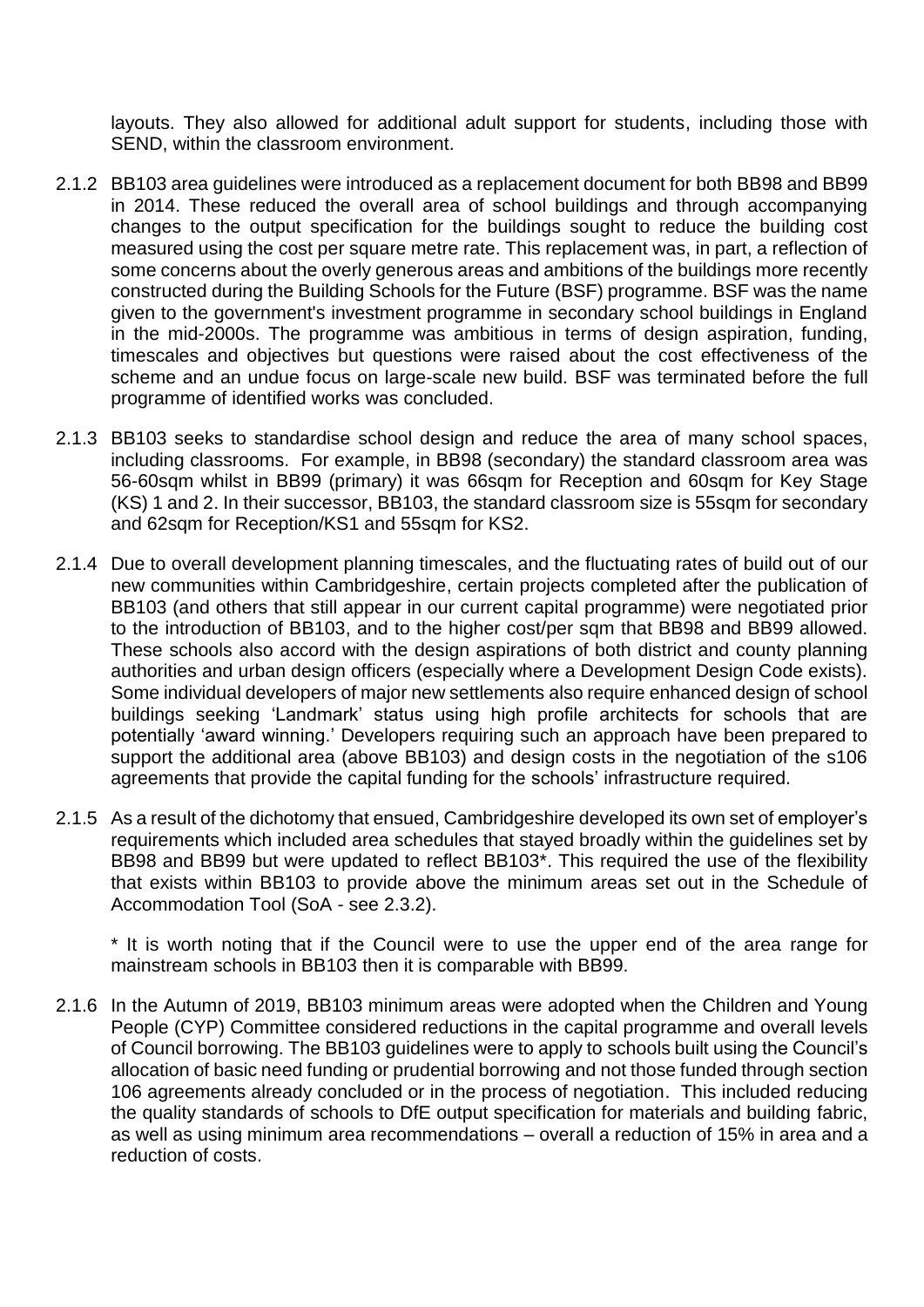This, in summary, means that the Council currently operates to two different cost, area and quality standards. That is:

- Schools and extensions supported by S106 that has previously been and continue to be negotiated by the Council and at higher sqm cost that came with the flexibility that BB99 and BB98 allowed. The procurement of better quality building fabric, enhanced space standards and better fixtures and fittings (important when considering the ongoing maintenance and management by the schools and academy trusts).
- Council-funded schools and extensions in line with the minimum areas in BB103 and at a lower sqm cost rate arising from a reduced area requirement and the lower quality output specification for building fabric and fixtures and fittings.
- 2.1.7 While it may appear desirable to have school buildings across the County constructed to similar standards and costs, whatever the source of funding, there are challenges in moving in that direction. The Council could be seen to be levelling down standards if there are opportunities to negotiate funding at higher levels than would normally be required to deliver a school building to BB103 standards. Equally, the planning framework applied in many of these new communities could mean that gaining planning permission for a school designed to BB103 standards will be extremely difficult.
- 2.1.8 The adoption of BB103 for all schemes but retaining the ability to use the flexibility available within it would provide an opportunity to bring these two standards much closer together.
- 2.2 Building Costs
- 2.2.1 There are two main ways by which the costs for school building projects are calculated. This is either by cost per m2, or cost per pupil place created.
- 2.2.2 The cost per m2 can be calculated in two ways either net or gross i.e.
	- The net cost per m2 represents the cost per m2 of the Gross Internal Floor Area (GIFA), exclusive of fees, externals works, abnormal costs, including minor building works, alterations and loose furniture and fittings and ICT. Fixed fixtures and fittings are included. It is inclusive of pro-rata additions for preliminaries, design risk, overheads and profit.
	- The gross cost per m2, is the total project cost per m2 of GIFA.
- 2.2.3 The building cost per place represents the total project cost divided by the number of additional places created by the works. Where the cost per pupil measure is used as a comparator there may be an inherent flaw, as you will not truly be comparing like for like for education projects as there are so many possible variations. This is particularly the case when expanding existing schools, as the amount of space already available and its overall quality will have a clear impact on the area of new accommodation required to facilitate an expansion by any given number of pupil places.
- 2.2.4 Initially, the DfE used the average building cost per pupil place as a means to allocate basic need capital funding to local authorities using the annual School Capacity (SCAP) return. The national building cost per place was multiplied by the identified shortfall of places in each local authority area to arrive at a capital allocation.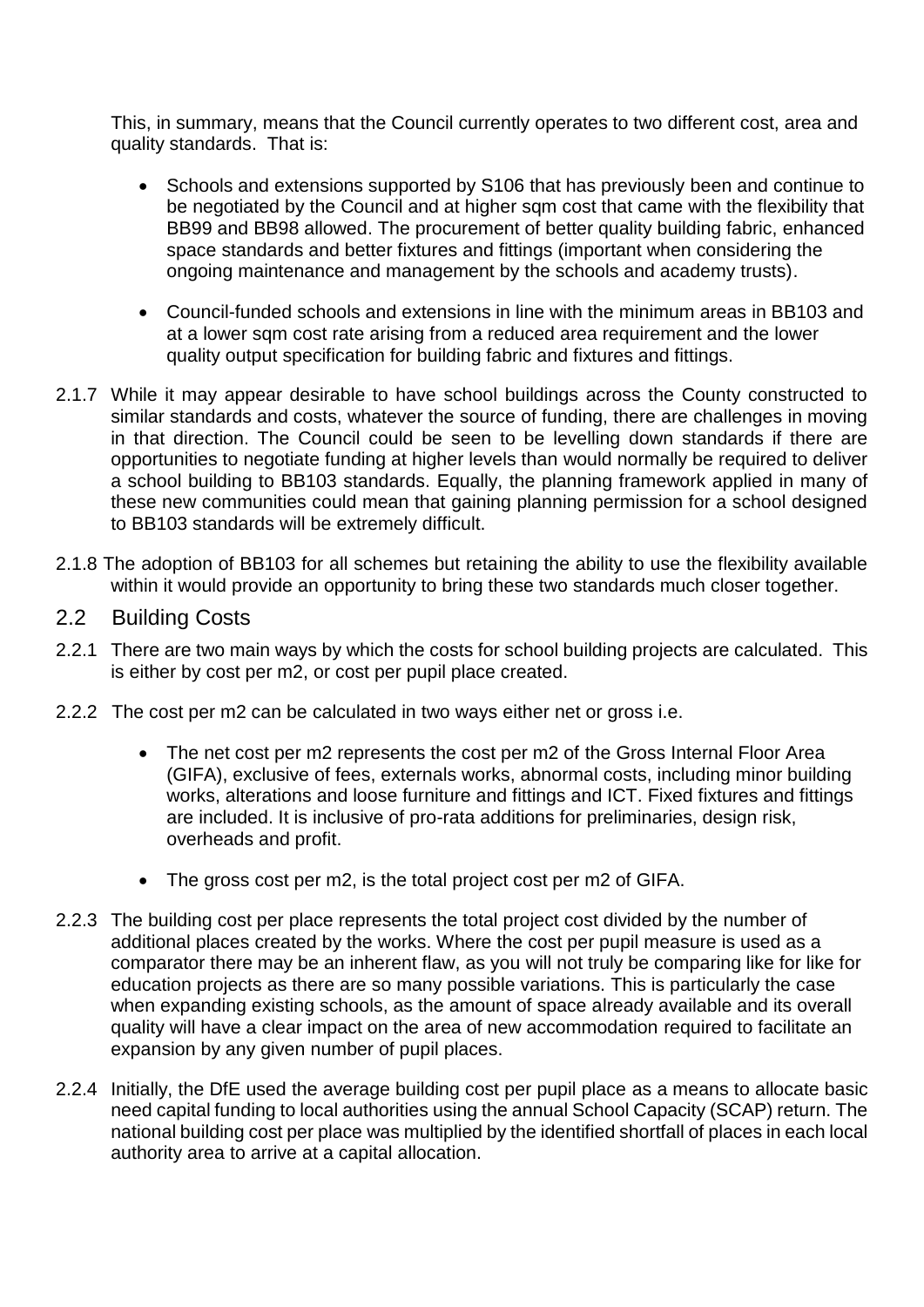- 2.2.5 The use of the cost per place measure was subsequently extended by the DfE. It was used as the basis for the DfE Audit of how efficiently basic need funding was being used by local authorities. Officers, in discussion with DfE, have maintained that it is not the most reliable measure of building costs. However, it has continued to be used as the cost measure in the Audit and the Council has subsequently achieved the 5% recommended reduction in build costs using this measure.
- 2.2.6 Given the significant variations that can occur in the cost per place measure (as set out above), it is not considered a reliable basis on which to cost future projects for inclusion in the capital programme. The SCAP process also excludes "abnormals" from its scorecard costs. Abnormals are items such as ground conditions requiring additional foundations, or planning conditions requiring a particular type of brick. In Cambridgeshire, our projects regularly encounter poor ground conditions requiring piled foundations. Cambridgeshire also develops a significant number of new schools on green field sites and this generates abnormal costs because of the need to provide supporting highways infrastructure and new power supplies and networks for the basic utilities.
- 2.2.7 The Council, therefore, favours the use of cost measures using the construction cost per sqm. There are various national and regional measures using cost per sqm but the one considered most appropriate is the NSDBR net and gross costs. They best reflect the definitions given above, although the gross costs would include for all abnormals in the rates and additional costs need to be added for statutory fees, survey costs, loose furniture and fittings and equipment, internal client costs including programme management fees and legal costs that are excluded. Land acquisition costs where they arise should be excluded.
- 2.2.8 Calculating a gross cost per m2 provides a reflection of the cost of the project for inclusion in the capital programme as it will include all abnormals based upon the experience of delivering projects in Cambridgeshire. However, to ensure a fair comparison between schemes and geographical areas it is essential that all abnormals, which vary from project to project, are removed. Their removal provides a net cost per sqm of build.
- 2.2.9 A net cost per m2 can be used as a straight comparison between two different buildings. When broken down elementally you can then see which part of the build costs more than another and examine the reasons for this variation which may arise from the specification, design and quantities to be provided.
- 2.10 The NSDBR net cost per sqm should be used for managing performance on the delivery of capital projects and by providing a comparison of our costs with other local authorities and the other regional and national benchmark costs that are available.

Based on NSDBR (June 2019), using the whole sample, average nett rates £/m2 for primary schools for the first financial quarter, that is April-June inclusive, in the year 2021 (@1Q21) with a location factor of 1.00

- New build Average £2235/m2, including 2% uplift for sprinklers. Therefore, range should be from -5% to +10% which is £2123/m2 to £2459/m2.
- Extensions/Remodelling Average £2216/m2. Therefore, range should be from -5% to +10% which is £2105/m2 to £2438/m2.

The NSDBR study has been welcomed and supported by the Cabinet Office and the DfE. It is important as it publishes both local and central government costs in a coherent and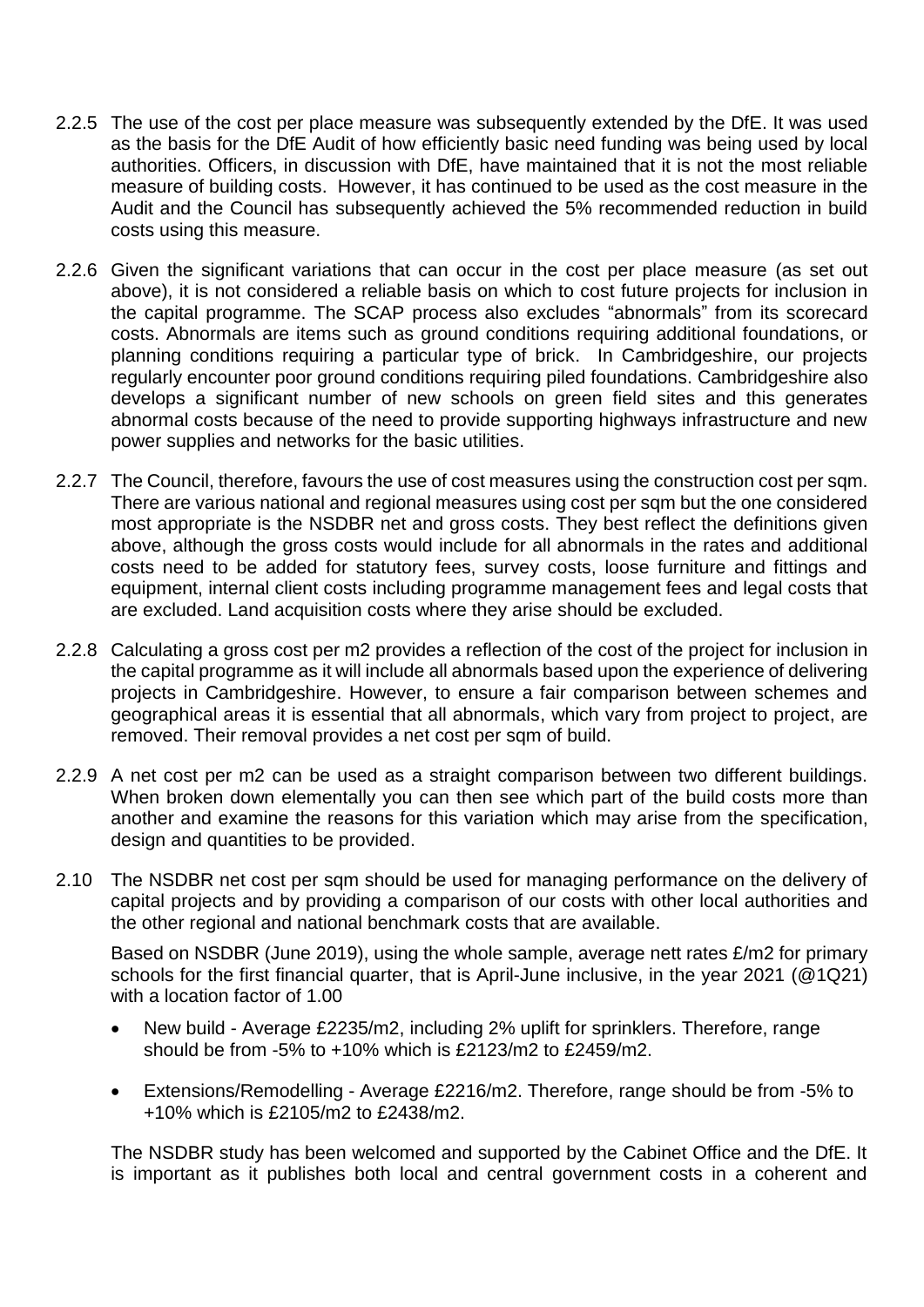standardised manner. It is, therefore, suggested that the Council seeks to achieve the updated national average in this range

#### **2.3 Area Guidelines**

- 2.3.1 BB103 sets out simple, non-statutory area guidelines for mainstream school buildings and sites for all age ranges from 3 to 19 (BB104 does the same for SEND and Alternative School Provision). It was introduced in June 2014 and superseded the area guidelines in BB98 (secondary) and BB99 (primary).
- 2.3.2 Rather than set specific areas for a particular number of pupils in a given type of space, BB103 provides a range, the bottom being the recommended Schedule of Accommodation (SoA) minimum area.
- 2.3.3 BB103 supports the use of the SoA tool to calculate the number and types of spaces recommended for a specific school based on its proposed pupil numbers, age range and curriculum. It is the DfE's 'base line'.
- 2.3.4 Greater flexibility to use the whole BB103 area range for a given size of school would enable officers to develop a schedule of accommodation with maintained schools and academies that allows for specific situations, teaching styles and forms of school organisation. For example, flexibility in the area provided for some spaces may be required where there is a very high level of pupils with SEND, or where the organisation of a school requires class sizes in excess of 30. The Council also needs the ability and flexibility to respond to overall demand or in year movement of pupils between schools, which can mean asking primary schools to organise on the basis of class sizes of up to 32 or 34 in single age year groups. Other schools may require higher levels of specific intervention work taking place with individual pupils or in small groups. In this situation, larger or more group rooms may be required at the partial expense of other types of space.
- 2.3.5 In new developments, reflecting the demographics, the Council develops and grows schools through a number of build phases. In these situations, the core of accommodation for a much larger school is constructed in the first phase (e.g. hall/kitchen/library) with additional classroom spaces only provided in subsequent phases as the demand for places rises. This practical approach to the development of a new school requires some ability to depart from BB103 area guidelines in phase 1. Equally, the Council's policy in respect of the size of new primary schools, which can now be as large as 4FE or 840 places, requires the use of more two-storey build solutions. A simplified and cost effective two-storey build requires uniformity in sizes of space between the ground and first floors. In primary schools the larger (62sqm) early years and reception classrooms are on the ground floor for both practical reasons and for the delivery of the curriculum. The KS2 classrooms above could, under DfE BB103 minimum areas, be 55sqm but this would require a less efficient and, therefore, more expensive build solution. The use of the flexibility within BB103 to provide larger KS2 classrooms on the first floor avoids such a situation.
- 2.3.6 The use of the flexibility afforded in BB103 would bring the build areas and standards closer to those of the new schools being provided in new developments because, as explained above, there is overlap between the two standards once you move away from BB103 minimum area schedules.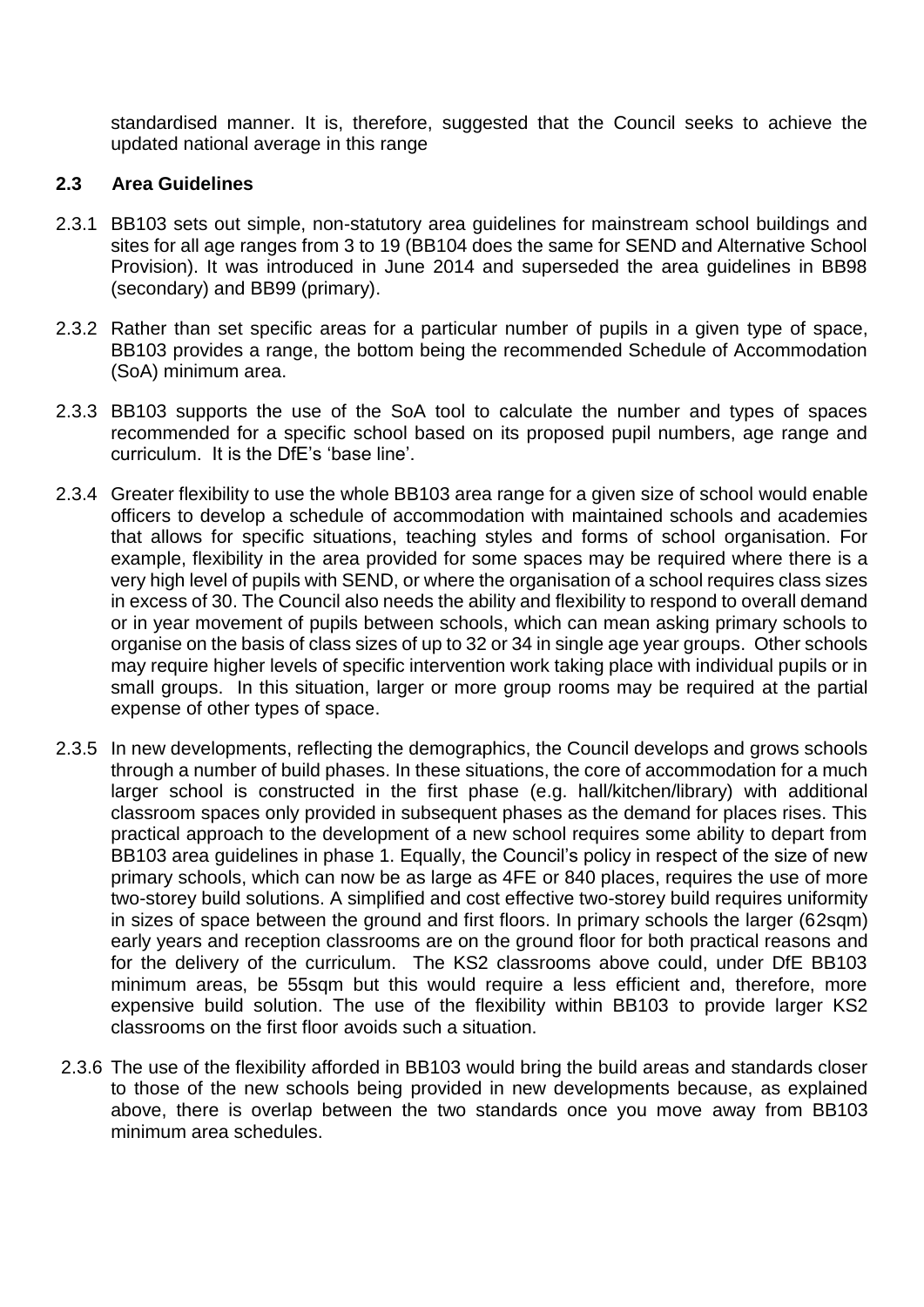- 2.3.7 It is recommended that BB103 area guidelines continue to be used but the flexibility within them is used to respond to different forms of school organisation, different teaching and learning requirements and for the practical construction reasons set out in 2.3.6. Where this flexibility is used, the reasons for doing so will be recorded as part of the process for signing off project milestone reports.
- 2.4 The Output Specification

The Output Specification defines the [client's](https://www.designingbuildings.co.uk/wiki/Client%27s) functional requirements for the proposed school.

## General Building Requirements

- 2.4.1 It is particularly important on [public sector projects](https://www.designingbuildings.co.uk/wiki/Public_project) and, as the Council's preferred approach is [design and build,](https://www.designingbuildings.co.uk/wiki/Design_and_build) to appoint an [integrated supply team \(including designers, contractors](https://www.designingbuildings.co.uk/wiki/Integrated_supply_team)  and suppliers) [under a single contract to design and construct the school.](https://www.designingbuildings.co.uk/wiki/Integrated_supply_team)
- 2.4.2 The [integrated supply team](https://www.designingbuildings.co.uk/wiki/Integrated_supply_team) is [appointed](https://www.designingbuildings.co.uk/wiki/Appointed) with no [design information,](https://www.designingbuildings.co.uk/wiki/Design_information) but with just the outputbased specification to set out our [requirements](https://www.designingbuildings.co.uk/wiki/Client%27s_requirements) for schools and, in particular, the building fabric and materials, mechanical and electrical engineering and school grounds.
- 2.4.3 The purpose of these documents is to provide guidance on the level of provision and requirements within our existing and new school estate. It is essentially a checklist of items that should be included or, at least thought through, when designing good-quality school provision. Not every space listed within the documents would be required as this will be dependent on curriculum and number of pupils within a school.

2.4.4 The Council's output specification ("the Colour Guides") hold a greater level of detail than the comparable BB103 / DfE equivalent documents. There are a few items where the Council has built on lessons learned and is quite specific in detailing its requirements and, therefore, differ from the DfE specification. These items are set out below alongside the reasons for their inclusion:

- Roofing. Use of either 'Single Ply' or 'Three Ply' Systems. The Council has moved to the more expensive 'Three Ply' system as a result of fabric failures found in the 'Single-Ply' system and the occurrence of leaks in new, and relatively new, buildings. It is recommended that the Council continues to use a 'Three Ply' roofing system, particularly as the requirement for more mechanical plant using the roof space increases (photovoltaic panels, air-handling units etc.) the roofing material needs to be more robust.
- Roof Protection Systems. The Council requires parapets on all flat roofs and this method is preferred over the expensive to maintain 'Man-Safe' harness requirements. From a site safety perspective, they are of benefit both during construction and maintenance (and the fact they 'hide' roof mechanical plant) but it does mean an extra 1.2m of building height to the perimeter of the whole of the footprint.
- Ceiling Heights. Currently the guidance asks for a minimum floor to ceiling height of 2.7m (to the underside of any suspended/actual ceiling). Where possible, increasing the ceiling height can improve air quality because of the larger classroom volume, although other measures to achieve effectively ventilated classrooms are often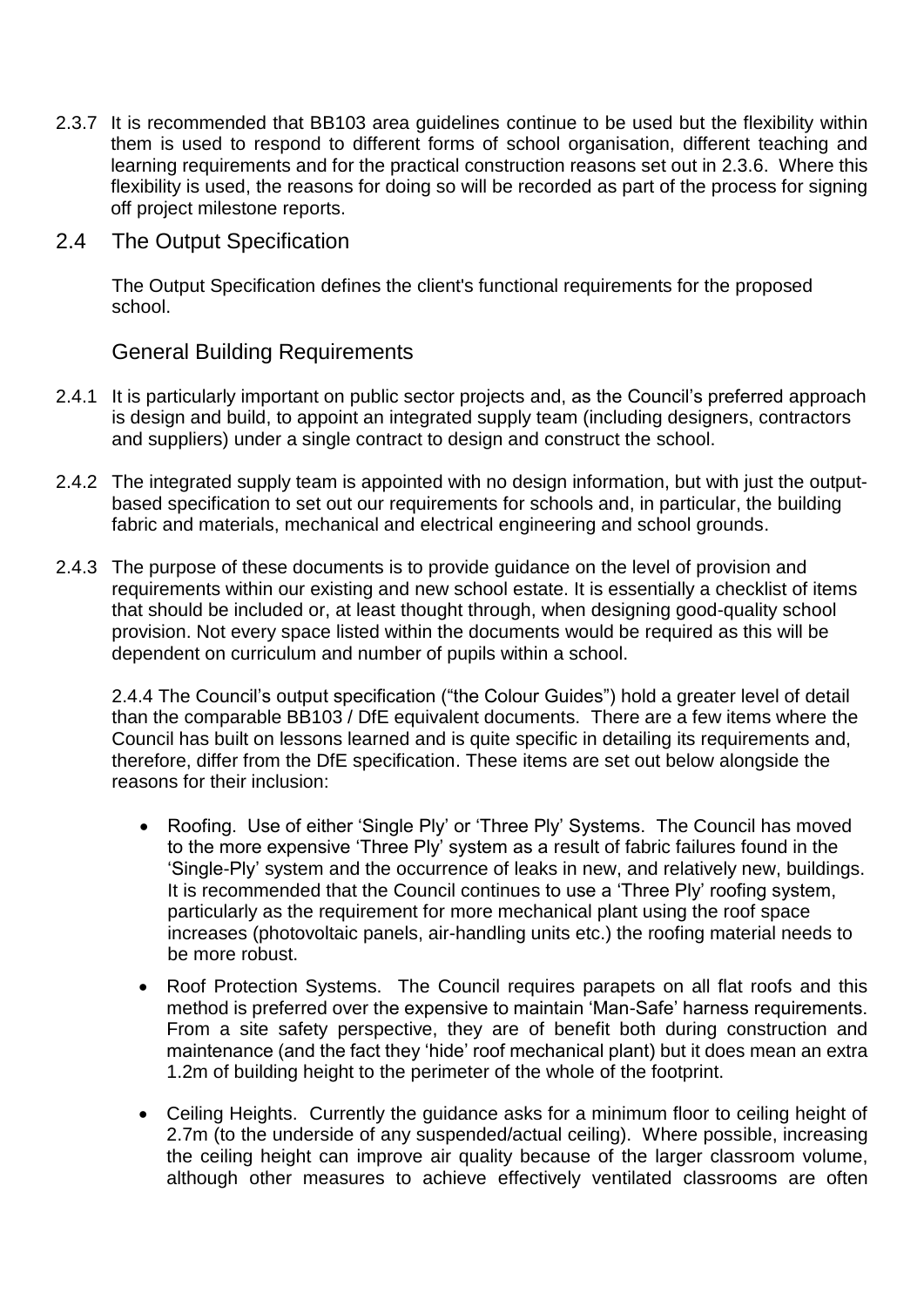required. The Council could review and move to the BB103 minimum floor to ceiling height of 2.6m, where this change will not compromise the building function, as it could contribute towards some cost savings.

- Metal Window Casement. To meet Building Research Establishment Environment Assessment Methodology (BREEAM) targets windows are required that meet the security standards 'Secure by Design.' However, this could be achieved using a number of materials, not just metal, and can be reviewed so that energy efficiency and security are the main considerations in the choice of materials.
- Cladding Materials. The choice of materials has evolved to reflect robustness as the main criterion. For example, brick faced systems can be cost effective and robust and are the preference of the planning authority in many settings. Render can be a suitable alternative and less costly but there are issues at ground floor level concerning its robustness compared to, for example, brick or blockwork. The other issue with choice of cladding material is the risk of fire, as some systems can just melt, and support the spread.

The materials used on our schools are robust and represent a mid-range specification for the required function.

- 2.4.5 It is recommended that the BB103 / DfE Output Specification remains the baseline for all our projects but the items above continue to be reviewed on a case by case basis dependent on the funds available within the project and the ongoing experience derived from the performance of buildings post construction.
- 2.5 Sustainable School Buildings
- 2.5.1 The most significant changes to the output specification for school buildings will arise from the continued development of sustainable school buildings. In 2008, the Council adopted BREEAM (Building Research Establishment Environmental Assessment Method) as the measure or standard for the design of new school buildings. The BREEAM ratings range from Acceptable (In-Use scheme only) to Pass, Good, Very Good, Excellent and Outstanding and it is reflected in a series of stars on the BREEAM certificate. The Council's adopted policy is to achieve a Very Good BREEAM rating with an aspiration to achieve Excellent wherever possible. Some planning authorities, in Cambridgeshire, are now pushing for public buildings to achieve the BREEAM Excellent rating as a minimum requirement.
- 2.5.2 Since the adoption of BREEAM, the policy on the sustainability of buildings has moved on with both national and local policies on the climate emergency increasingly focussing on carbon reduction and near zero carbon buildings (NZEB) in terms of both the construction and materials used, energy use and energy generation.
- 2.5.3 BREEAM is a much broader definition of sustainability covering issues such as Energy, Health and Wellbeing, Innovation, Land Use, Materials, Management, Pollution, Transport, Waste and Water. There is a need to respond to the new policy requirements and develop an alternative Council measure or standard for buildings meeting the Council's own requirements on NZEB.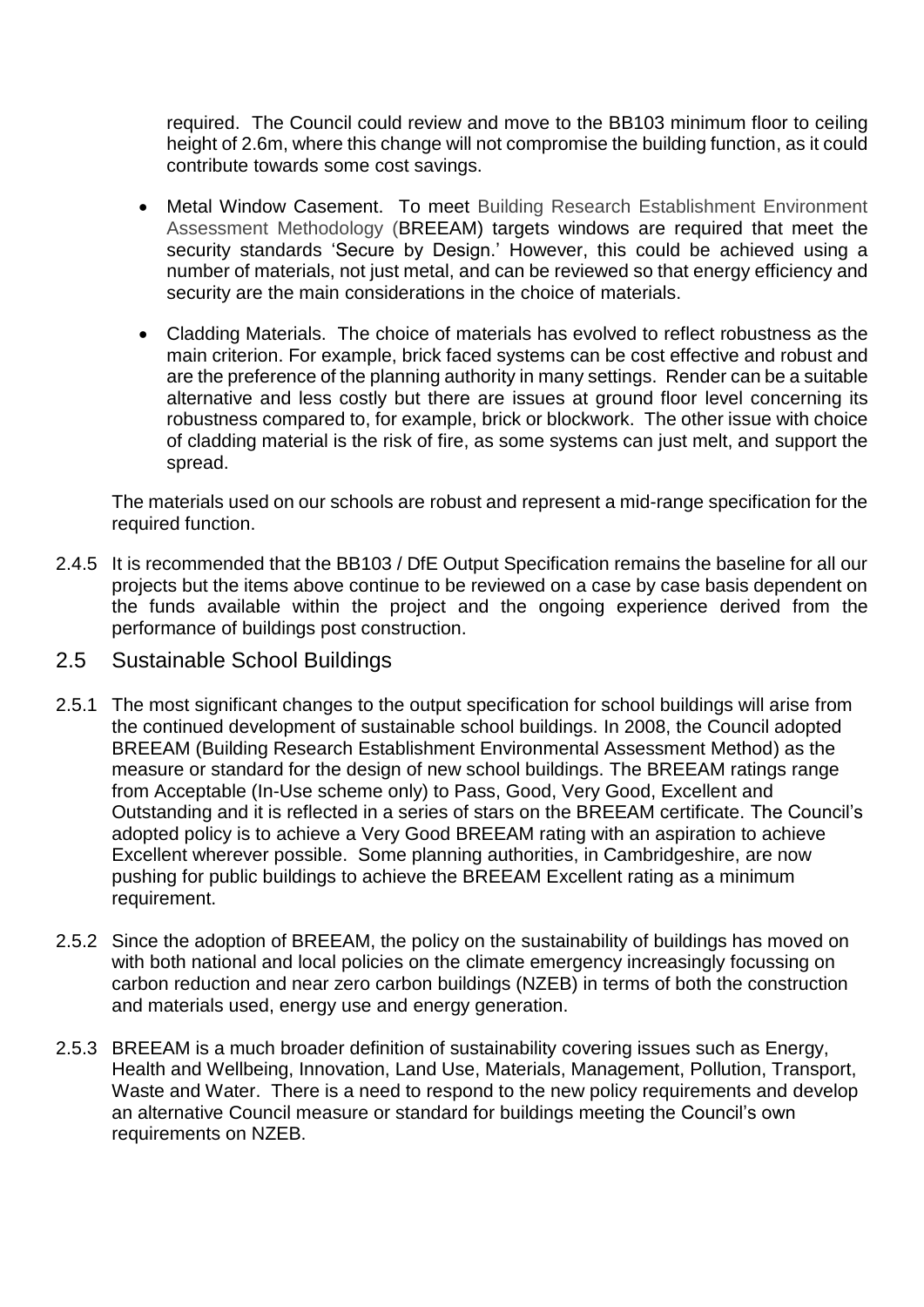- 2.5.4 The approach being taken is to develop this standard by applying the NZEB definitions and targets to a live school building project. The Alconbury Weald Education Campus (comprising a special school, secondary school and a post 16 facility) is in the early stages of design and has been selected for this exercise. Although, the secondary school and post 16 facility may be delayed, the NZEB requirement can be applied to the special school element if that is the only part of the project to be delivered by September 2023.
- 2.5.5 The approach will also include a control option of building the schools to the existing standard so that the additional capital costs to achieve NZEB is transparent.

2.5.6 The current working assumption is that any additional capital investment for NZEB will need to be supported by a business case that outlines how, working with the end user of the buildings, the benefits of reduced energy usage and on site green energy generation will be shared to deliver a long-term payback of the Council's investment.

#### 2.6 Existing Schools – Fit for Purpose

#### 2.6.1 Condition and Maintenance

The Council receives an annual condition grant from the DfE to invest in condition works in maintained schools. Multi academy trusts, individual academies and voluntary aided schools receive their own capital allocations for condition works direct from DfE.

The annual allocation of this condition grant from DfE is in the region of £2.4-£2.5m and the Council supplements this with its own capital borrowing. In recent years, this has been in the order of £500K. The DfE allocates funding to each individual local authority with reference to the high-level school condition data it holds and contains details about the age of buildings and the form of construction.

The funding is used to deliver an annual programme of condition and minor works in maintained schools (eg roofing, window and doors, pipework and boiler replacement). The works are prioritised using the Council's own, more detailed, condition reports on its schools that are undertaken every 5-7 years. The programme tackles the highest priority work identified in these reports; priority 1 or 2 items and condition grade D or C. This is based on the DfE formula of condition rating A-D (A being best and D being worst condition) and priority rating 1-4 (1 being highest priority and 4 being lowest). Additional works may be included in the programme if there is considered to be a risk of a school closure or a particular health and safety or statutory compliance issue.

The Capital Programme Board has supported the programme of works but has queried whether the annual programme described above is improving the overall condition of the schools' estate, maintaining it in a steady state or whether it is in decline. It was considered that an opportunity existed to look at establishing a needs-based approach to budgeting for the condition works. This was a particular concern given the number of emergency property incidents schools had experienced recently.

The individual school condition reports will be used to consider the investment needs of schools over the next five years using the new data gathered during 2020. A view can then be taken on the levels of investment required to meet the overall objectives set for the school's estate; level of improvement, steady state, managed decline.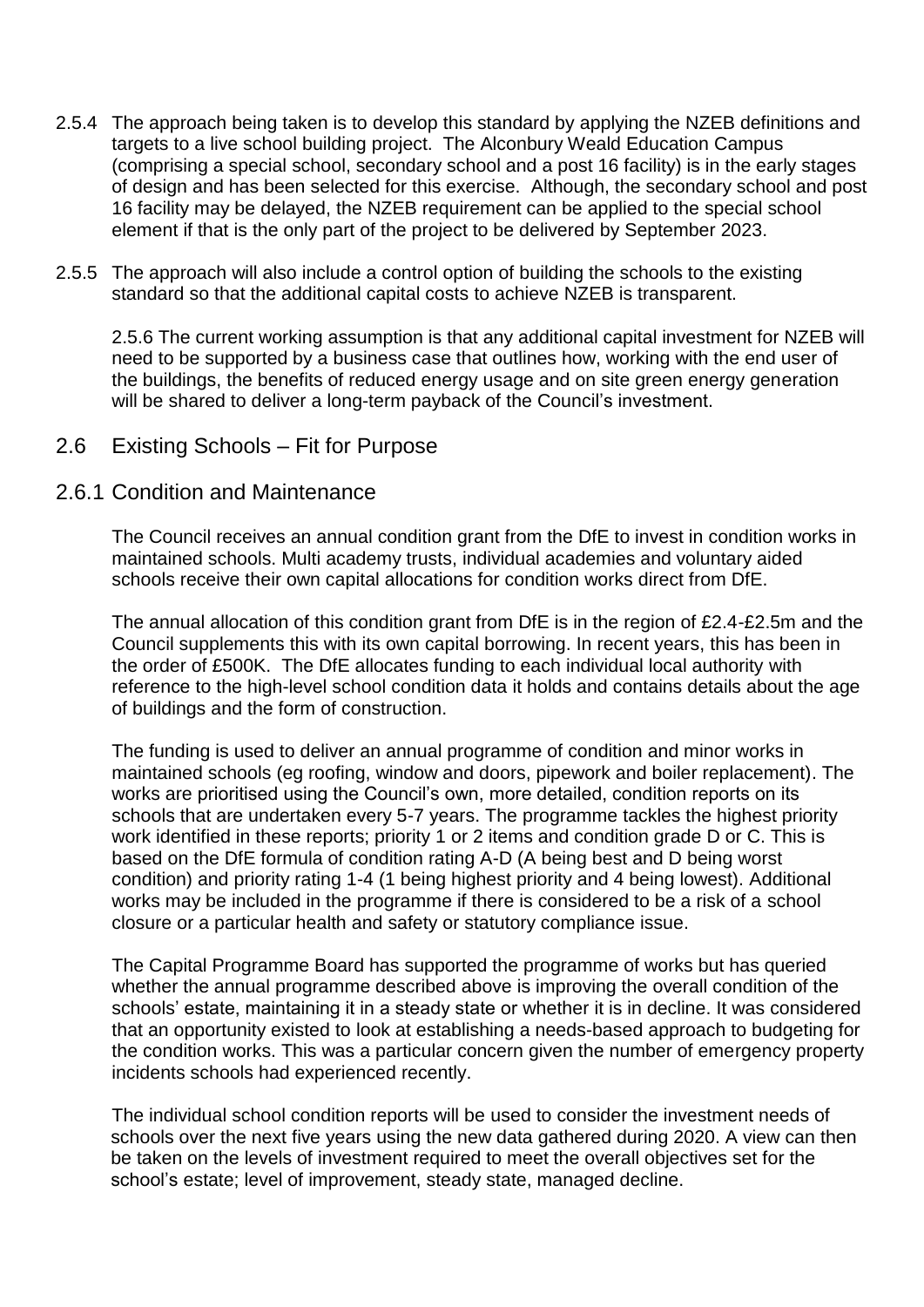Any proposal for a needs-based budget for future condition works would require the preparation of a full business case for the Capital Programme Board and approval by this Committee when it considers the five-year capital programme.

The available budget is unable to support, or factor in, the Council's current climate policy in which the aim is to bring the Council's owned and occupied assets to a state where they are taken off oil and gas heating to a more sustainable/renewable heating source. This would generally entail additional technologies to support renewable heating (eg Solar PV) and, in a lot of cases, upgrades to the school's power supply network. The condition grant cannot currently sustain the relative high cost to replace existing boiler plant for sustainable technologies.

There are opportunities to consider future funding options in relation to school's boiler plant and energy use. The Council's Energy Team have already undertaken many schemes in schools (both maintained schools and Academies) utilising the Government grant via the Renewable Heating Incentive scheme. Schools pay back the loan over a 15-20-year period. This scheme is due to end in early 2021. Grants are likely to be available via the Government's new Public Sector Decarbonisation scheme, although current bidding rounds are extremely tight in terms of timescale and as many schools as possible are already working with the Energy team to make use of this funding source.

Future funding is likely to be available beyond this current round but bidding rounds are likely to be on a similarly tight turnaround. Grants may also not fund the entire project for each school included in any bid. Therefore, future capital funding may be required from the Council to support future bids.

#### 2.6.2 Fire Safety in School Buildings

Following a fire at Mayfield Primary School, Cambridge, in 2005, the Council considered and adopted a policy to provide fire sprinklers in all new school buildings and in schools which were being substantially expanded and refurbished.

The DfE policy approach differs for schools provided through the national free school's programme and delivered through the DfE contractor framework. The provision of sprinklers here is determined by the outcome of a risk assessment.

In Cambridgeshire, following review and agreement by the Audit & Risk Management team, we have adopted a similar policy provision to that of the DfE. That is, the provision of fire sprinklers in new schools is determined on the basis of a risk assessment. The risk assessment considers factors such as:

- The likelihood and Incidence of arson / deliberate fires in the locality: fires in other schools in the locality (in the last 5 years)
- Security measures buildings and school grounds and opportunities for arson
- Building height and building construction; building design and routes for fire spread; building size (floor area); building distribution (separation)
- Risk of fire from school activity; out-of-hours use of school facilities (by the public); building users at risk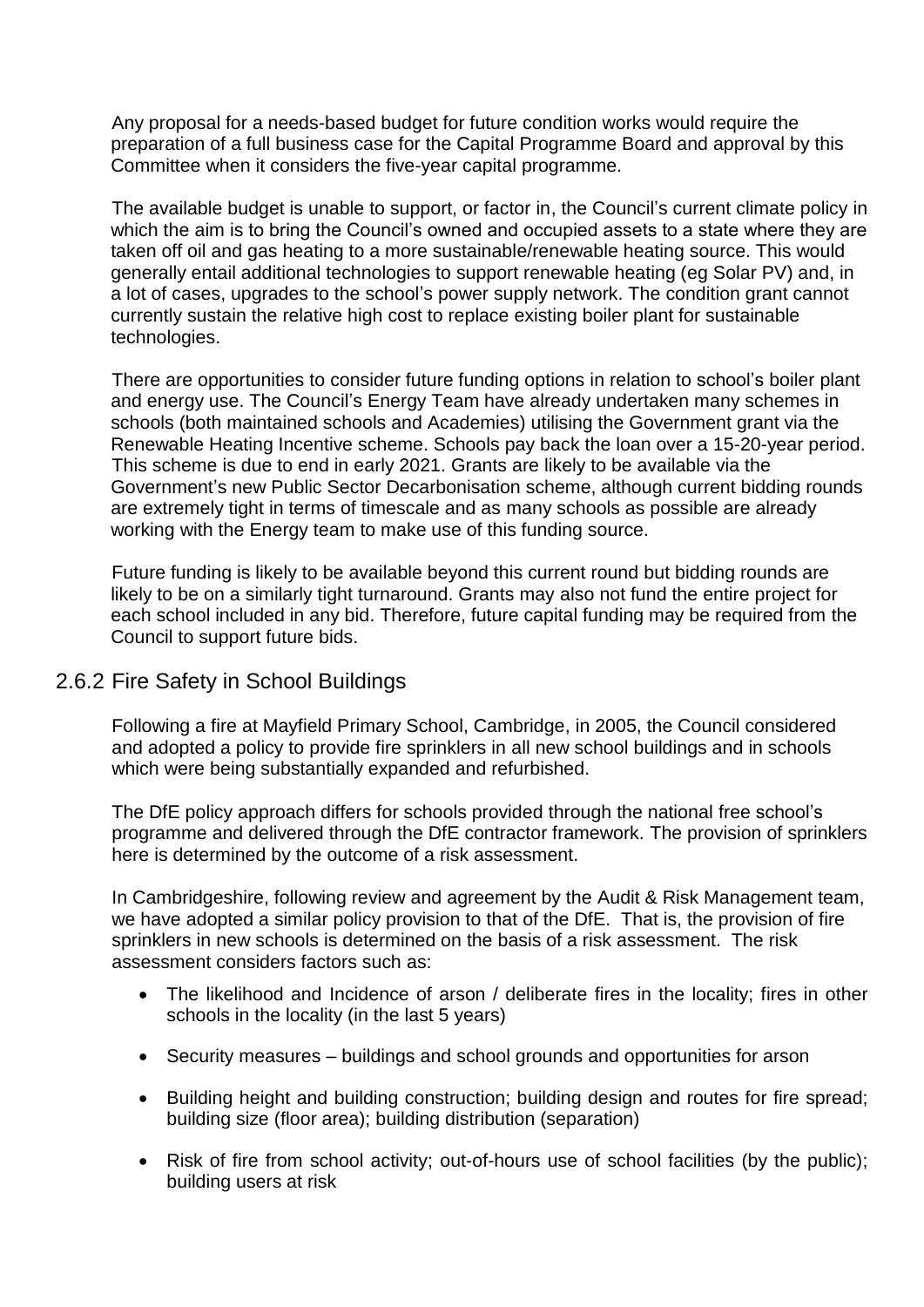- Fire safety and fire protection measures: passive fire protection measures (fire engineered buildings); design relaxations of passive measures (for education reasons) (fire engineered buildings); fire detection and warning system; means of escape (and emergency lighting and signage) (fire engineered buildings); occupancy density; Fire Service notification; Fire Service location;
- Consequences/ impact of fire: impact of fire on users (injury); impact of fire on learning; impact on community; potential cost and environmental impact

Upon conclusion of the fire safety / fire protection survey and risk assessment if the score indicates the school is at a high level of risk then sprinklers are provided.

Similarly, if the fire safety / fire protection survey and risk assessment indicates the school is at a low level of risk then sprinklers are not provided.

There is no proposal to review Cambridgeshire's approach at this stage. The new Fire Safety Bill is going through parliament at present. Following approval of the Bill, new regulations/ laws will be created. Initially the emphasis is going to be on high rise residential buildings (as a result of Grenfell) but the expectation is that the use of the word "in-scope buildings" in the legislation is going to provide the opportunity to add more buildings down the line and this will almost certainly include educational and school premises.

The DfE has already consulted local authorities on its review of Building Bulletin 100 (BB100), the guidance document on fire management for school buildings.

The new regulations will take account of all aspects of fire safety, including building standards, fire resistant materials, management and evacuation procedures and fire suppression measures (sprinklers).

#### 2.6.3 Suitability

Suitability is applicable to all types of school: nursery, primary, secondary, special, and alternative provision. It covers the number, size, shape and location of spaces; environmental conditions; fittings and fixed furniture; information and communications technology (ICT) infrastructure; and health and safety/security issues. All internal spaces and external areas teaching and non-teaching, are assessed and issues are categorised according to their impact on educational standards.

Suitability is defined as how well premises meet the needs of pupils, teachers and other users, and contribute towards raising standards of education and providing access to the full curriculum. Suitability assessments are concerned with the numbers and characteristics of each type of internal space and external area. They would typically identify issues such as undersized classrooms, the absence of a particular type of specialist space or a space that was poorly equipped for practical work. Assessments also deal with some aspects of health and safety requirements.

Non-statutory guidance for assessing the suitability of school premises was published in April 2000. It was the fourth document published in the then Department for Education and Employment's (DfE) guidance on Asset Management Planning (AMP) in schools.

The guidance states that it is desirable that assessments should be made of all schools but local authorities may decide that with limited resources the initial focus has to be in identifying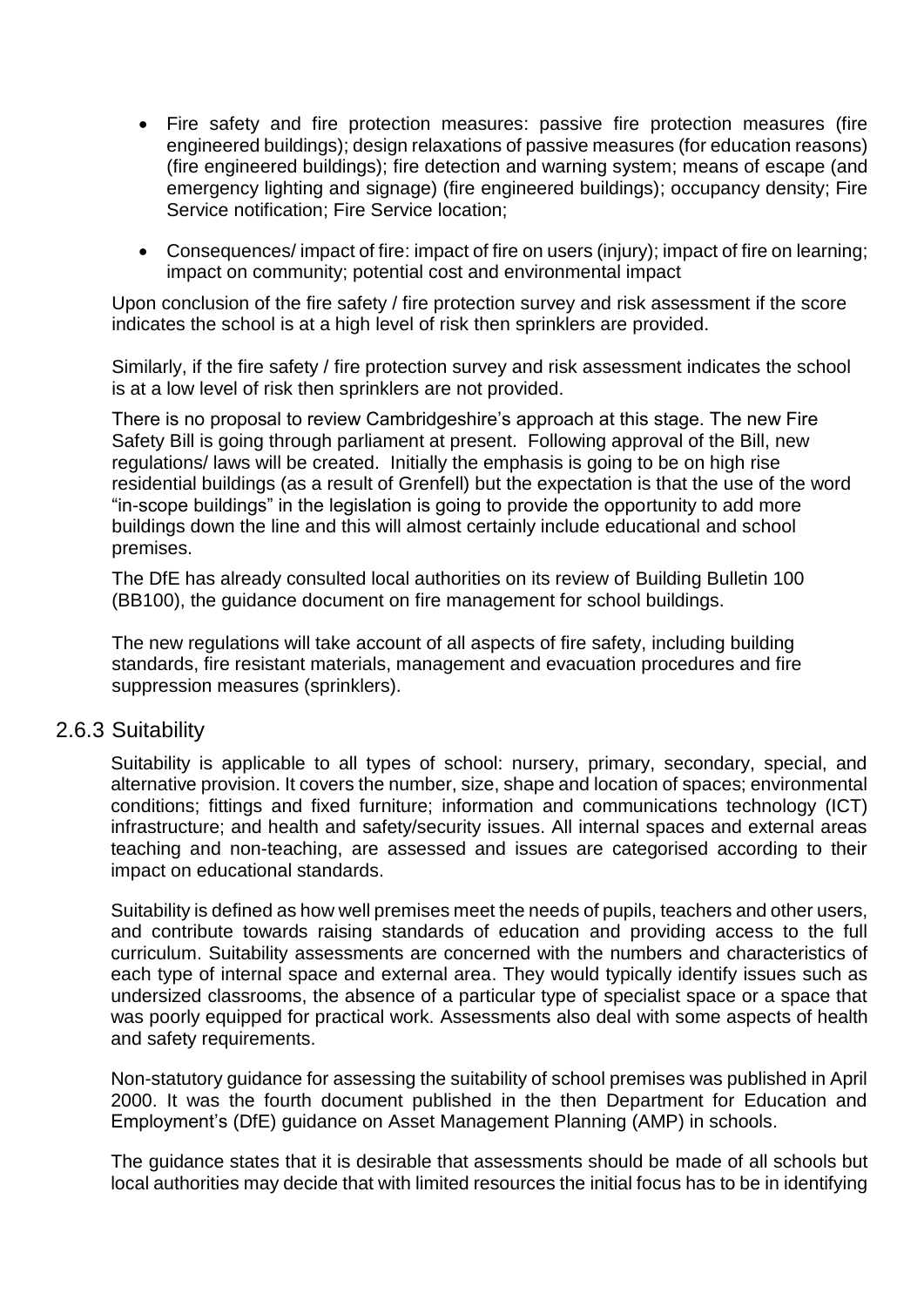those schools with the greatest suitability problems. Local authorities used to receive a specific annual capital grant to address the highest priority issues identified in its assessments and recorded in its schools' Asset Management Plan (AMP). This capital grant was discontinued in 2010.

In Cambridgeshire, suitability issues in schools are only addressed where they are part of an expansion or maintenance project. In the majority of cases the expectation is that the school will fund their individual suitability projects and works, via their Devolved Formula Capital (DFC), although these funds cannot address more significant issues requiring higher levels of investment. The possible exception is Health and Safety/Security issues when the matter is an issue of statutory compliance beyond the scope of a school's DFC. In these cases, the Council will fund works from its minor works programme.

#### 3. Alignment with corporate priorities

3.1 A good quality of life for everyone

The following bullet points set out details of implications identified by officers:

- Providing sufficient and suitable school and early years places in good quality buildings will ensure that the full range of children's services can be more easily accessed by families in greatest need.
- Providing access to local and high quality educational provision and associated children's services should enhance the skills of the local workforce and provide essential childcare services for working parents or those seeking to return to work.
- Schools and early years' education and childcare services are also providers of local employment.
- 3.2 Thriving places for people to live

The following bullet points set out details of implications identified by officers:

- Capital investment in public infrastructure provides employment and supports economic development. Delivery of school projects through the Cambridgeshire Design and Build contractor framework will support the development of local supply chains and businesses. This can be assessed using appropriate KPI measures of social value.
- 3.3 The best start for Cambridgeshire's children
	- The Council has a statutory responsibility to ensure that every child whose parents want them educated in the state-funded sector are offered a school place. In addition, it has a duty to secure sufficient and suitable early years and childcare places. The school building programme in our new and expanding communities delivers the infrastructure to achieve this.
- 3.4 Net zero carbon emissions for Cambridgeshire by 2050

The following bullet points set out details of implications identified by officers: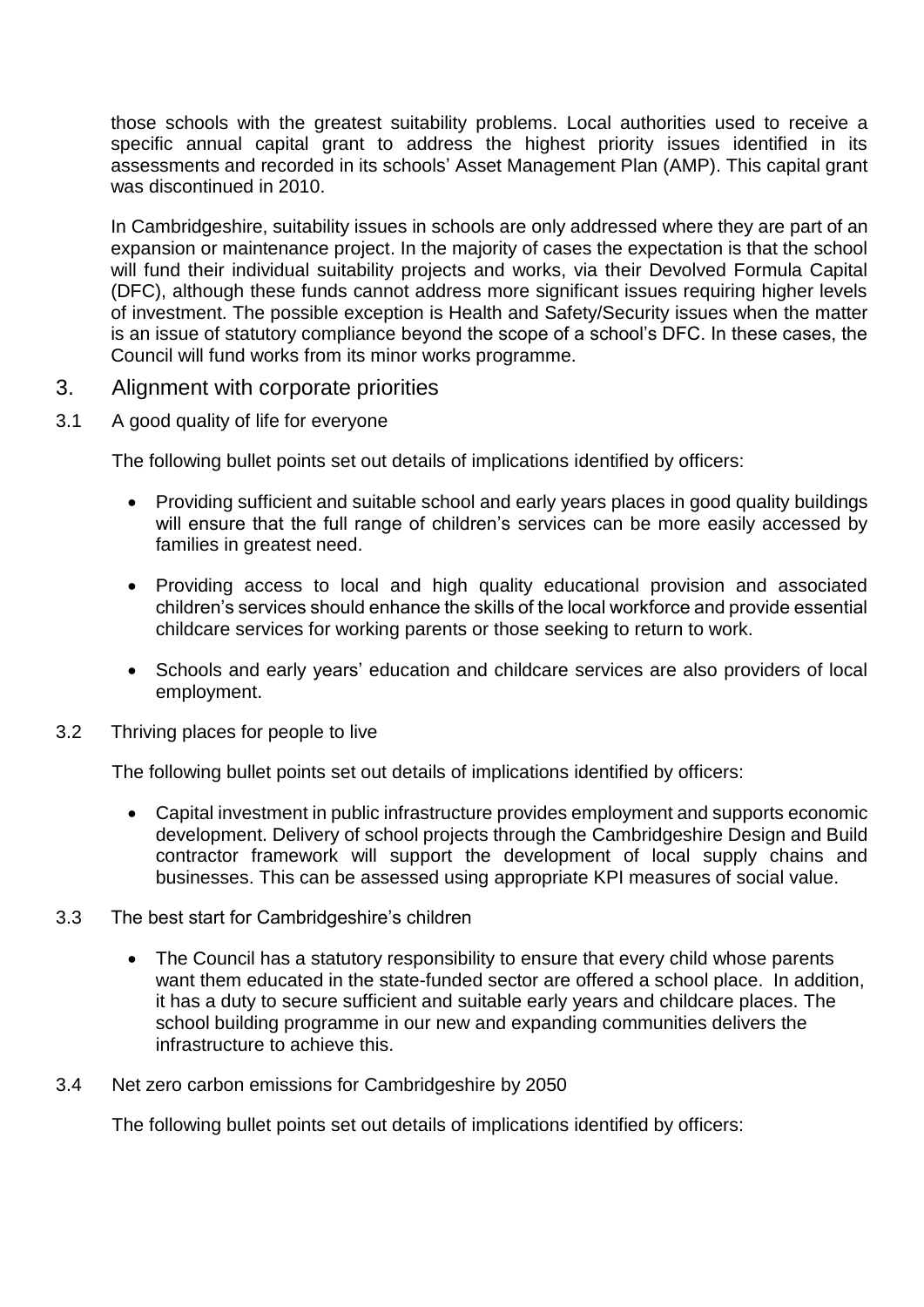- School buildings will be designed to comply with Cambridgeshire 's policies on the climate emergency and targets for carbon reduction
- Suppliers to the proposed New Cambridgeshire design and build framework will be expected to meet a set of carbon emissions criteria before being awarded a place on the framework, and will be monitored throughout the duration of the framework via KPIs. The framework will be tendered in the Spring of 2021.
- 4. Significant Implications

### 4.1 Resource Implications

The following bullet points set out details of implications identified by officers:

- The decisions taken in terms of building standards outlined in this report will be reflected in the costs of individual projects within the Council's five-year capital programme and the 10 year forward look.
- Local costs will be utilised, wherever possible, as the basis for the negotiation of developer contributions towards the cost of education infrastructure and these will need to reflect the national benchmarks referred to in this report in order to avoid challenge. It is also important to validate costs in this way to ensure that other public infrastructure providers seeking contributions are satisfied and that the overall viability of housing development is not adversely affected.
- The approach suggested in paragraph 2.5 to sustainable buildings and carbon reduction will require additional upfront investment with payback periods determined through the preparation of a business case.

## 4.2 Procurement/Contractual/Council Contract Procedure Rules Implications

The following bullet points set out details of implications identified by officers:

- The procurement, evaluation and award of the new framework/term contracts will be undertaken by the 0-19 Education Capital Team, working in partnership with Procurement and LGSS Law to ensure that the relevant compliance measures are met.
- Contractor performance will be managed and monitored against a set of KPIs and regular engagement meetings throughout the period of the framework.
- The re-procurement of the contractor's design and build will be undertaken in compliance with EU procurement rules. It is proposed to award the contract on a three year (plus one) basis.

## 4.3 Statutory, Legal and Risk Implications

The Council is required as part of the construction process to comply with all the requirements of the employer for capital building works. The contractors are scrutinised on their statutory compliance when being evaluated for participation on the Council's frameworks. Contractors health and safety plans are scrutinised for each individual works contract awarded.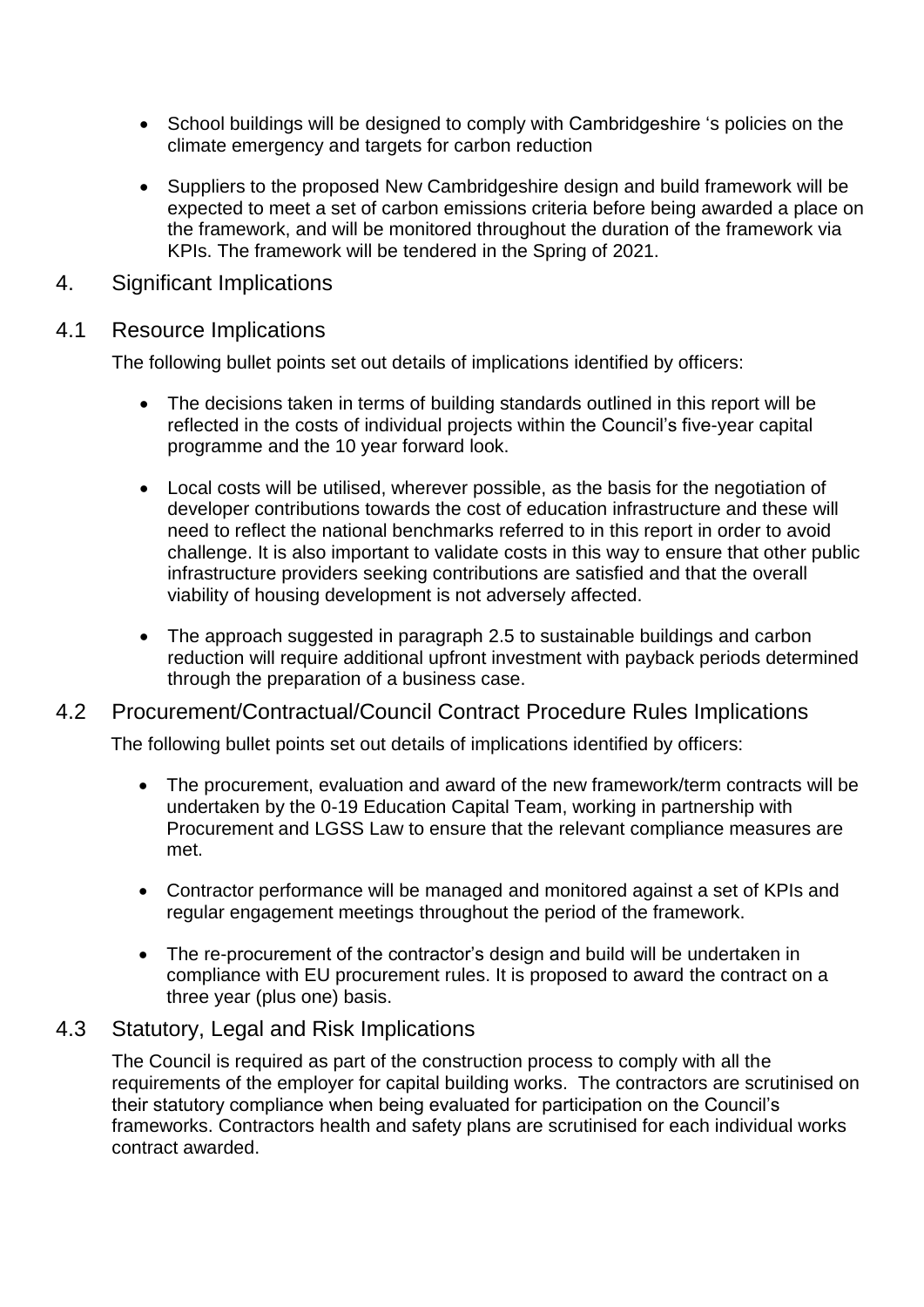## 4.4 Equality and Diversity Implications

All accommodation to be provided via the proposed framework has to be compliant with the provisions of the Public Sector Equality Duty and current Council standards.

### 4.5 Engagement and Communications Implications

Significant levels of engagement and consultation take place with all schools and early years' settings identified for potential expansion and further in the finalisation of the detailed design proposals. Individual schemes are also presented to local communities for comment and feedback in advance of seeking planning permission.

#### 4.6 Localism and Local Member Involvement

Local Members are kept informed of planned changes to provision in their wards and their views sought on emerging issues and identified actions to address these.

### 4.7 Public Health Implications

The following bullet points set out details of significant implications identified by officers:

- If children and young people have access to local schools and associated children's services, they are more likely to attend them by either cycling or walking rather than through local authority-provided transport or car.
- They will also be able to access more readily out of school activities such as sport and homework clubs and develop friendship groups within their own community. This should contribute to the development of both healthier and more independent lifestyles.

Have the resource implications been cleared by Finance? Yes Name of Financial Officer: Martin Wade

Have the procurement/contractual/ Council Contract Procedure Rules implications been cleared by the LGSS Head of Procurement? Yes Name of Officer: Gus da Silva

Has the impact on statutory, legal and risk implications been cleared by the Council's Monitoring Officer or LGSS Law? Yes Name of Legal Officer: Fiona McMillan

Have the equality and diversity implications been cleared by your Service Contact? Yes Name of Officer: Jonathan Lewis

Have any engagement and communication implications been cleared by Communications? Yes Name of Officer: Anthony Day

Have any localism and Local Member involvement issues been cleared by your Service Contact? Yes Name of Officer: Jonathan Lewis

Have any Public Health implications been cleared by Public Health Yes